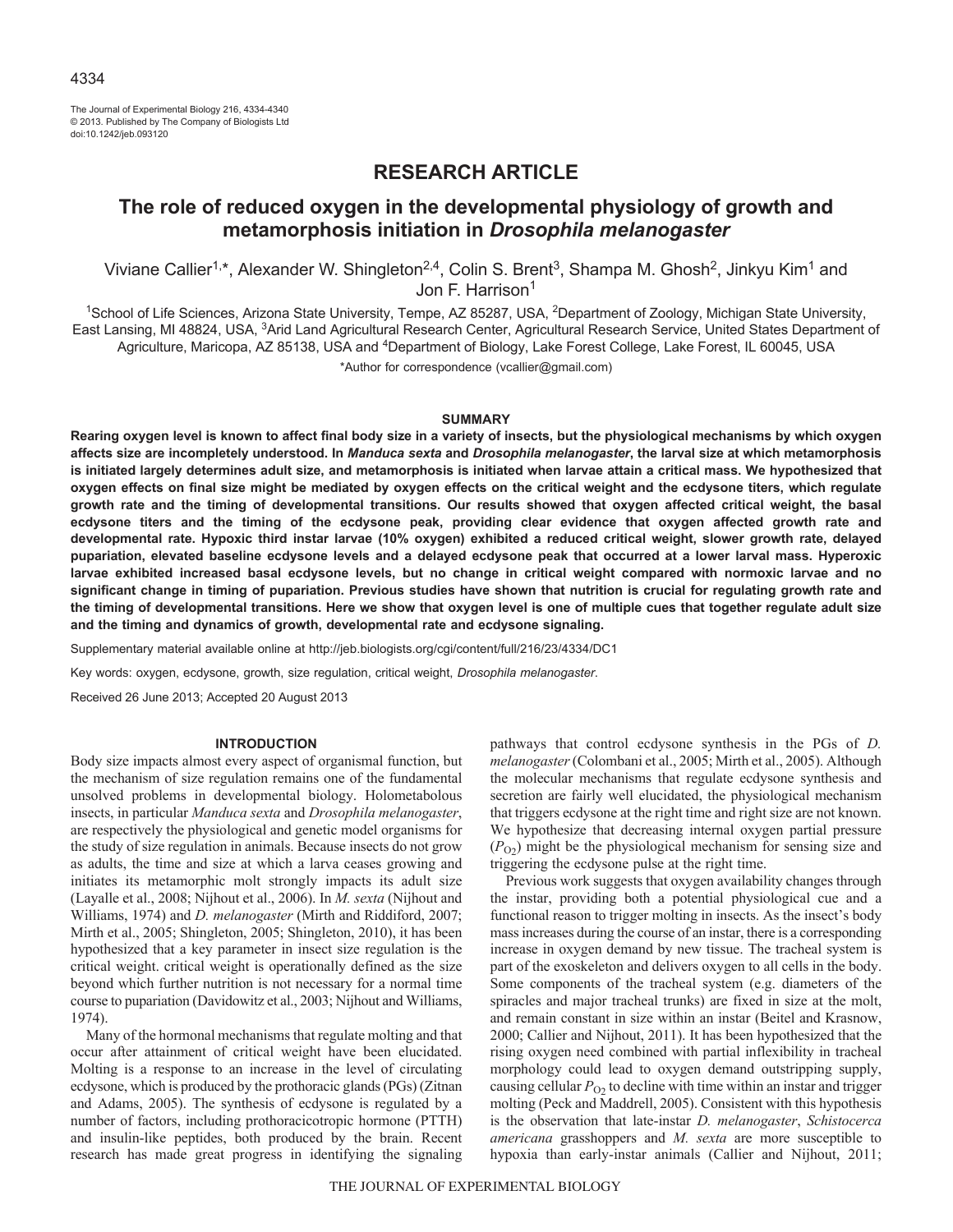Greenlee and Harrison, 2005; Heinrich et al., 2011). Also consistent with this hypothesis is the observation that metabolic rates rise linearly with age before the critical weight in *M. sexta*, but plateau after the critical weight, consistent with oxygen limitation of metabolism later in the instar (Callier and Nijhout, 2011). Finally, in mealworms, the duration of a juvenile instar is linearly correlated with atmospheric oxygen level (Greenberg and Ar, 1996). In addition, nitric oxide signaling (NOS) is known to be critical for metamorphosis initiation (Cáceres et al., 2011; Yamanaka and O'Connor, 2011). NO-mediated E75 inactivation in the prothoracic gland is necessary to promote ecdysteroidogenesis. NOS can be induced by low-oxygen conditions (Cáceres et al., 2011; Yamanaka and O'Connor, 2011). This provides a potential molecular mechanism by which declining internal oxygen levels might modulate ecdysteroidogenesis, and therefore growth rate and developmental transitions.

We hypothesized that falling internal  $P_{O2}$  could be a physiological cue by which a *D. melanogaster* larva senses its size and initiates the hormonal cascade for metamorphosis. If this hypothesis is correct, then lower rearing oxygen levels should decrease the critical weight and accelerate ecdysone secretion and development rate. In contrast, higher rearing oxygen levels should increase the critical weight and maximal larval mass, delay the ecdysone peak and pupariation, and cause the ecdysone peak to occur at heavier masses. To test this hypothesis, we assessed the effect of atmospheric oxygen level (normoxia:  $21\%$  O<sub>2</sub>, hypoxia: 10% O2, hyperoxia: 30% O2) on critical weight, growth, the timing of pupariation and attainment of maximal larval mass, and the dynamics of the ecdysteroid titer in third instar *D. melanogaster* larvae. By exposing the larvae to altered oxygen only during the third instar, we hoped to avoid compensatory changes in tracheation that might minimize effects of altered oxygen (Henry and Harrison, 2004; Jarecki et al., 1999). In this way we could determine (1) whether oxygen limitation affects the critical weight, and (2) whether a shift in critical weight corresponds to a shift in underlying hormonal physiology that regulates molting.

# **MATERIALS AND METHODS Flies**

All *D. melanogaster* larvae used in the study were from an isogenic stock of Samarkand (Sam) strain kept as a breeding colony of ~3000 individuals across ~20 vials. All flies were reared on standard cornmeal molasses diet (Stieper et al., 2008).

### **Measurement of critical weight**

critical weight was assayed at 10, 21 and 30%  $O_2$ , using the method described in Stieper et al. (Stieper et al., 2008). Larvae from eggs oviposited in normoxia over 24 h were reared at low density (<200 per dish) on standard cornmeal molasses in eight 50 mm Petri dishes at 27°C, continuous light and 60% humidity. After 60 h, all third instar (L3) larvae were cleared from each dish. The dishes with their remaining larvae were then placed in a clear polycarbonate glove box and aerated at one of the test oxygen levels (10, 21 or 30%). This ensured that all experimental larvae ecdysed to the third instar at the test oxygen level, but that they spent the majority of the second instar in normoxia. Oxygen conditions were regulated with a Roxy-8 Oxygen Regulator (Sable Systems, Las Vegas, NV, USA).

Every 4 h after transfer to the test oxygen conditions, 40–50 L3 larvae were sampled from each dish, weighed and starved individually in a ventilated 1.5 ml Eppendorf tube containing  $\sim$ 0.5 ml of 1.5% agar to prevent larval dehydration. Thus we collected and starved ~300 larvae at each oxygen level across a full range of third instar sizes. Larvae were then checked every 4 h for pupariation and, if pupariated, re-weighed 48 h later. Consequently, for each pupating larva we had a mass prior to starvation, time to pupariation (TTP;  $\pm 2$  h) after starvation, and resulting pupal mass.

We used the 'breakpoint' method to calculate critical size at each oxygen level, as described previously (Ghosh et al., 2013; Stieper et al., 2008). In *D. melanogaster*, starvation before attainment of critical weight leads to a much greater developmental delay than starvation after attainment of critical weight (Stieper et al., 2008). Consequently, a plot of larval mass at starvation and TTP shows a change in slope, or breakpoint, at the critical weight, which can be detected using a bi-segmented linear regression. Because of high levels of variation in wet mass among larvae of ostensibly the same age, the performance of the bi-segmented linear regression is improved if one uses the relationship between pupal mass and TTP to find the breakpoint, and then uses the relationship between pupal mass and larval mass at starvation to convert the breakpoint to a larval critical weight (Stieper et al., 2008). The performance of the bi-segmental linear regression is further improved if the plot of pupal mass *versus* TTP is rotated 5 rad around the origin prior to analysis (Stieper et al., 2008). Consequently, we: (1) plotted the relationship between pupal mass and TTP; (2) rotated the plot +5 rad around the origin; (3) detected the pupal mass and TTP at the breakpoint in the plot using the 'segmented' package in R (Muggeo, 2008); (4) back-rotated these values −5 rad; and (5) converted the pupal mass at the breakpoint to a larval critical weight using the linear relationship between (log) larval mass at starvation and (log) pupal mass. The significance of the breakpoint was tested using a Davies test and the position of the breakpoint was determined using the 'segmented' package in R (Muggeo, 2008). We generated 95% confidence intervals for the critical weight and the TTP at critical weight by repeating the analysis on 1000 bootstrap data sets. To test for pairwise differences in critical weight and TTP at critical weight between any two oxygen levels, we permuted the data 1000 times to generate a null distribution of the difference and used this to generate a two-directional *P*-value for the observed difference. Significance for the observed pairwise difference was Bonferronicorrected to *P*<0.0167.

### **Growth curves and collection of larvae for ecdysone assay**

Flies were allowed to lay eggs for a 2 h period as described above. At 36 h after egg collection, larvae were redistributed into 50 mm food plates at a density of 100 larvae per plate. Larvae were allowed to grow in normoxia until the L2–L3 molt. At ~60 h after oviposition, larvae that molted to the third instar within 1 h were grouped together and placed into the different oxygen treatments. From 0 to 62 h after ecdysis to the third instar, 60–150 larvae were sampled and weighed at 4 h intervals. We weighed pupae 48 h after pupariation. Larvae were then stored in methanol at −80°C for further processing. In total, the sample sizes of larvae weighed and assayed for ecdysone are as follows: 1536 larvae in hyperoxia, 1947 larvae in hypoxia and 1417 larvae in normoxia.

## **Analysis of growth curves**

All larval and pupal mass data were log-transformed prior to analysis to ensure homoscedasticity and normality. Peak larval mass was set as the average observed 32–44 h after eclosion, a time period when all of the oxygen treatments yielded cohorts with masses not significantly different from the cohort with the heaviest mass for that oxygen treatment. The median timing of pupariation was determined by constructing a logistic regression of pupariation state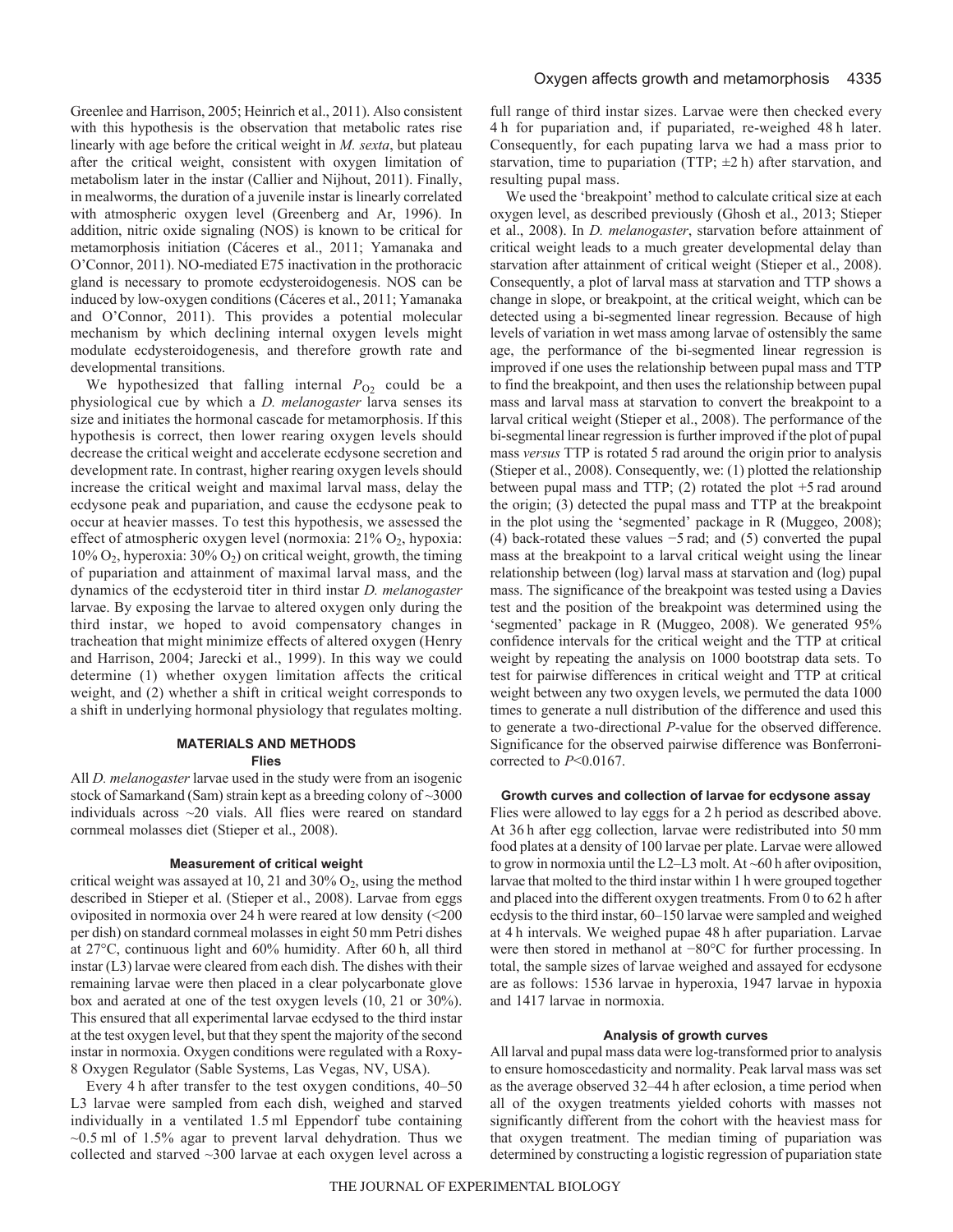

Fig. 1. Oxygen level influences critical weight and time to pupariation (TTP) in *D. melanogaster*. (A) The relationship between larval mass at starvation and TTP for larvae reared at 10, 21 and 30%  $O<sub>2</sub>$  (hypoxic, normoxic and hyperoxic, respectively). Because starvation delays pupariation before attainment of critical weight, this relationship changes significantly at critical size (Davies test, *P*<0.001 for all). (B) critical weight was significantly reduced in hypoxic larvae relative to normoxic and hyperoxic larvae (permutation test, *P*<0.001). (C) The TTP in starved larvae at critical weight was significantly longer in hypoxic larvae relative to normoxic and hyperoxic larvae (permutation test, *P*=0.005). Error bars are 95% confidence intervals; columns that do not share letters are significantly different for multiple comparisons (permutation test, Bonferroni-corrected *P*<0.0167).

against age and using the regression equation to estimate the age at which 50% of larvae had pupated.

# **Ecdysone assays**

Ecdysone assays were performed in the Brent laboratory at the Arid Land Agricultural Research Center (Maricopa, AZ, USA), with a method modified from a prior study (Brent and Dolezal, 2009). Larvae from the growth curve study were partitioned into groups of 40–60, then stored in microcentrifuge tubes containing 500 μl methanol. Larval tissue was homogenized and then centrifuged at 17,000 *g* for 10 min. After collecting the supernatant, residual ecdysteroids were collected from the pellet with a second methanol extraction. The pooled supernatant was lyophilized, resuspended in 200 μl methanol and stored at −80°C until analysis. Ecdysone was extracted from the storage methanol so that none was lost in storage.

Duplicate 10 μl aliquots of each sample were incubated overnight in borosilicate glass culture tubes (6×50 mm) with 100 μl of [3H]- 20-hydroxyecdysone stock (1 mg ml<sup>-1</sup>; Perkin-Elmer, Waltham, MA, USA) in borate buffer, and 100 μl of a polyclonal ecdysteroid antiserum (H-22 antibody, L. Gilbert, UNC-CH, Chapel Hill, NC, USA) at 4°C on an orbital shaker. To minimize intra- and inter-assay variability, new standard competition curves were generated for each set of samples run, using 20-hydroxyecdysone stock (Sigma-Aldrich, St Louis, MO, USA) in quantities from 15.6 to 250 pg, a range that was well within the detection limits. After 18 h, 20 μl of cleaned Protein A Solution (Pansorbin, CalBiochem, San Diego, CA, USA) was added to each tube to precipitate the complex during another hour of incubation at room temperature. Samples were then centrifuged at 5000 **g** and the remaining pellet was washed twice with 100 μl borate buffer. The pellet was resuspended in two 50 μl washes of double-distilled H2O and transferred to a scintillation tube containing 3 ml of ScintiSafe 30% (Fisher Chemical, Waltham, MA, USA). The incorporation of microlabel was determined using a 2450 MicroBeta2 scintillation counter (Perkin-Elmer). The concentration of ecdysone was calculated in 20-hydroxyecdysone equivalents estimated by nonlinear regression of the standard curve (Brent et al., 2006) and adjusting for the cross-reactivity of the H-22 antibody (Warren and Gilbert, 1986). Log-transformed ecdysone titers were



Fig. 2. Oxygen level affects growth rate. Growth curves of third instar larvae reared in hypoxic, normoxic and hyperoxic conditions. Shading shows 95% confidence interval for a cubic spline. Error bars are 95% confidence interval at each age. AL3, at third larval instar.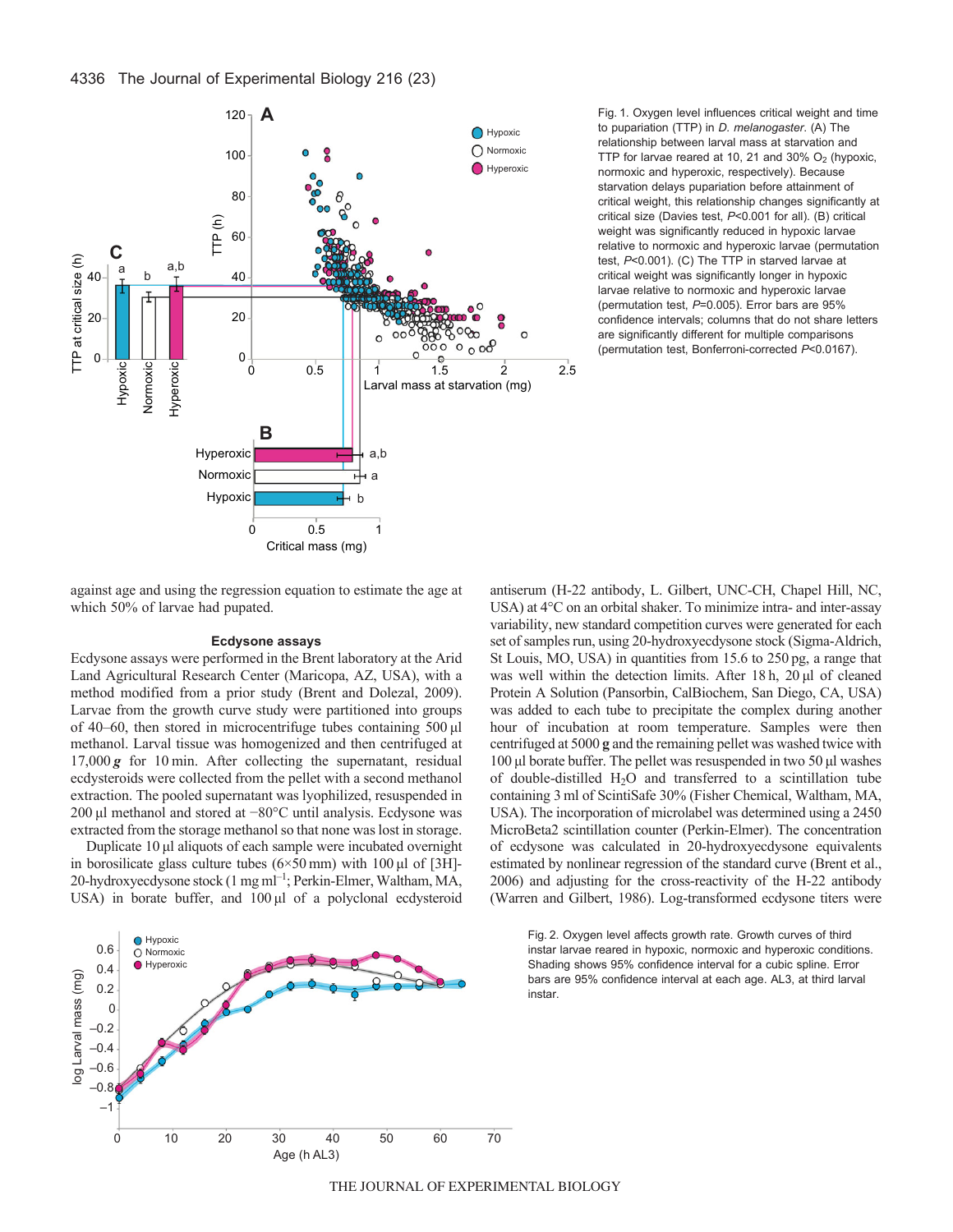

Fig. 3. Hypoxia reduces critical weight, peak larval mass and pupal mass. At each developmental stage, columns with the same letter are not significantly different in size (Tukey's HSD, *P*>0.05). Error bars are 95% confidence intervals.

compared between oxygen levels using ANOVA, treating age and oxygen level as categorical factors. We used a Bayesian analysis of change point for the mean (log) ecdysone levels at each age, implemented using the 'bcp' package in R, to better estimate the dynamics of the ecdysone titer under the different oxygen conditions.

### **RESULTS**

## **Oxygen effects on growth and critical weight**

Rearing larvae in hypoxic conditions  $(10\% O_2)$  significantly reduced critical weight relative to normoxic conditions  $(21\% \text{ O}_2)$ (permutation test, *P*<0.001). critical weight for larvae reared in hyperoxic conditions  $(30\% \text{ O}_2)$  was intermediate between critical weightes for larvae reared in hypoxic and normoxic conditions, but not significantly different from either (permutation test, *P*>0.2 for both; Fig. 1A,B). The TTP of larvae for which starvation was initiated at the critical weight was extended in those exposed to both the hypoxic and hyperoxic conditions relative to those under normoxia, although only significantly in hypoxic larvae (permutation test, hypoxia *vs* normoxia, *P*=0.005, hyperoxia *vs* normoxia, *P*=0.063; Fig. 1C).

Oxygen level also significantly influenced growth during the final larval instar: growth was not linear, but larval masses did not have overlapping 95% confidence intervals. Growth tended to follow a characteristic increase to a peak larval mass with a subsequent plateau or decline in mass as larvae stopped feeding and searched for a place to pupariate (wandering larval phase) (Fig. 2). However, larval age and oxygen treatment showed strong and nonlinear interaction effects on growth patterns. Larvae reared under hyperoxia had similar masses as the hypoxic larvae early in the instar, but reached masses similar to the normoxic larvae later in the instar (Fig. 2). Hypoxic larvae grew more slowly and reached a lower peak larval mass (Figs 2, 3).

Oxygen level during the third instar also significantly affected pupal mass (ANOVA, *P*<0.001; Fig. 3). The specific effects of oxygen level on pupal mass paralleled the effects on larval mass: compared with larvae and pupae reared under normoxia, those reared under hypoxia weighed less while those reared under hyperoxia showed no difference. Oxygen level also affected the timing of pupariation (logistic regression, likelihood ratio test, *P*<0.001), with hypoxic larvae pupariating later and hyperoxic larvae pupariating sooner relative to normoxic larvae (Fig. 4, Table 1).

### **Oxygen effects on ecdysone titer**

Oxygen had a significant effect on the ecdysone titer, and this effect depended on the age and mass of the larvae (ANOVA, oxygen level  $\times$  age,  $P<0.001$ ; Fig. 5). Normoxic larvae showed the characteristic developmental pattern for ecdysone: low concentrations at the beginning of the instar followed by a strong and linear increase in concentration with time during the wandering stage, when masses of the cohorts decrease (Warren et al., 2006).

> Fig. 4. Oxygen affects the timing of pupariation. (A) Percent pupariation as a function of age in third larval instars shows that hyperoxic larvae pupariate earlier than normoxic larvae, and hypoxic larvae pupariate the latest. (B) The duration of the third instar is reduced in hyperoxic conditions but extended in hypoxic conditions (logistic regression, *P*<0.001). Closed triangles indicate attainment of critical weight; open triangles indicate pupariation time in larvae starved at critical weight. All error bars are 95% confidence intervals.



THE JOURNAL OF EXPERIMENTAL BIOLOGY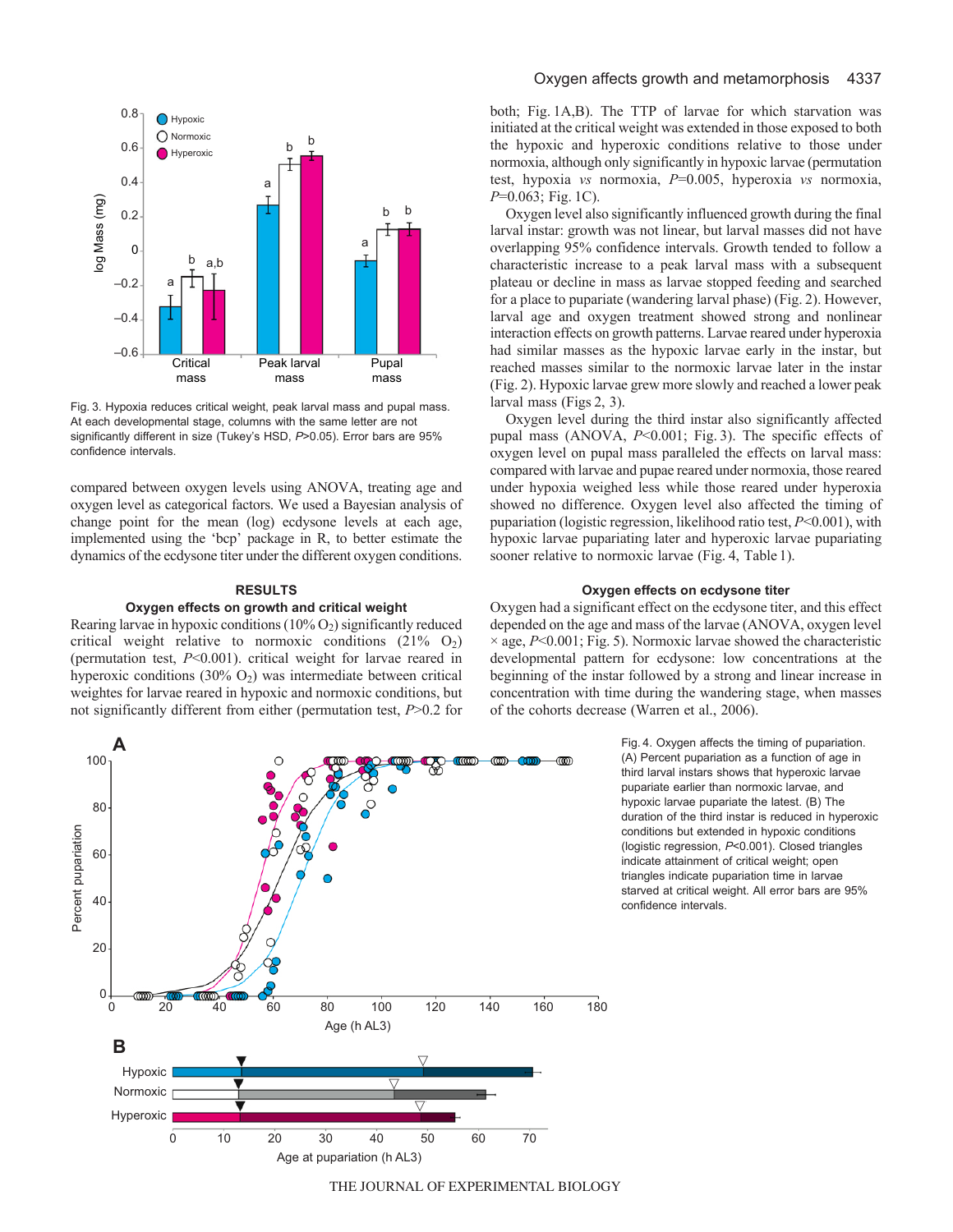# 4338 The Journal of Experimental Biology 216 (23)

| Parameter           | Hypoxia                                               |                                                                | Hyperoxia                                             |                                                                                         |
|---------------------|-------------------------------------------------------|----------------------------------------------------------------|-------------------------------------------------------|-----------------------------------------------------------------------------------------|
|                     | Predicted                                             | Observed                                                       | Predicted                                             | Observed                                                                                |
| critical weight     | Decreased                                             | Decreased                                                      | Increased                                             | Unchanged                                                                               |
| Growth rate         | Decreased                                             | Decreased                                                      | Increased                                             | Unchanged                                                                               |
| Time to pupariation | Accelerated                                           | Delaved                                                        | Delaved                                               | Accelerated                                                                             |
| Ecdysone titer      | No change in basal titer;<br>earlier pupariation peak | Increased basal titer; delayed<br>and subdued pupariation peak | No change in basal titer;<br>delayed pupariation peak | Increased basal titer; pupariation<br>peak not significantly different<br>from normoxia |

Table 1. Comparison of observed and predicted responses based on the hypothesis that declining internal oxygen later in the instar limits growth/metabolism and causes molting

In hypoxic conditions, basal ecdysone levels were elevated (Fig. 5B). The peak in ecdysone concentration at the end of the instar was clearly shifted to occur later and in smaller larvae (Fig. 5A,C, supplementary material Fig. S1).

In hyperoxic conditions, basal ecdysone levels were also elevated relative to normoxic conditions, but not as strongly as for hypoxic larvae (Fig. 5B). The peak in ecdysone levels could not be distinguished statistically from that of the normoxic larvae (Fig. 5A,C, supplementary material Fig. S1).

Baseline ecdysone levels (values averaged before the ecdysone peak) were also strongly affected by rearing oxygen, with baseline levels highest in hypoxic larvae and intermediate in hyperoxic larvae (ANOVA, oxygen level, *P*<0.001; Fig. 5B).

# **DISCUSSION Oxygen modulates developmental rate**

Our data provide clear evidence that reduced oxygen modulates growth and the timing of developmental transitions in *D. melanogaster*. Larvae reared in low oxygen exhibited a reduced critical weight, suggesting that hypoxia shifted the set point for initiation of the neuroendocrine cascade that leads to cessation of feeding and wandering. Hypoxia also reduced the mass at which the ecdysone peak occurred. While hyperoxia did not affect the critical weight or the timing of the ecdysone peak, it did decrease the time from attainment of maximal larval mass to pupariation, suggesting that hyperoxia benefits processes occurring during wandering or pupariation.

The lack of an effect of hyperoxia on critical weight, maximal larval mass and the timing of the ecdysone peak can be interpreted in multiple ways. One interpretation is that, normally, there is a sufficient safety margin for oxygen delivery, so hyperoxia provides no benefit. Another possible interpretation is that the 30% oxygen treatment is sufficiently high to induce stress responses that would cancel any growth-stimulating effect of hyperoxia.

Hypoxia strongly suppressed growth rates, and this likely explains the extended development time in hypoxia. Our data suggest that oxygen lowers the critical weight but also influences the duration of the terminal growth period. Thus, despite hypoxic larvae attaining the critical weight at a smaller size, their slow growth rate and extended terminal growth period still results in



Fig. 5. Oxygen level affects the dynamics of the ecdysone titer. (A) Hormone titers of third instar larvae reared in hypoxic (cyan), normoxic (white), and hyperoxic (magenta) conditions as a function of time. (B) The mean ecdysone titer in larvae younger than 40 h AL3 is higher in hypoxic and hyperoxic conditions, controlling for larval age (ANOVA, *P*<0.001). Bars with different letters are significantly different (Bonferroni-corrected *P*<0.0167). (C) Hormone concentration as a function of mass. In hypoxic conditions, the ecdysone titer rises in smaller larvae, but the masses at which the ecdysone peak occurred were similar for normoxic and hyperoxic larvae. All error bars are 95% confidence intervals.

THE JOURNAL OF EXPERIMENTAL BIOLOGY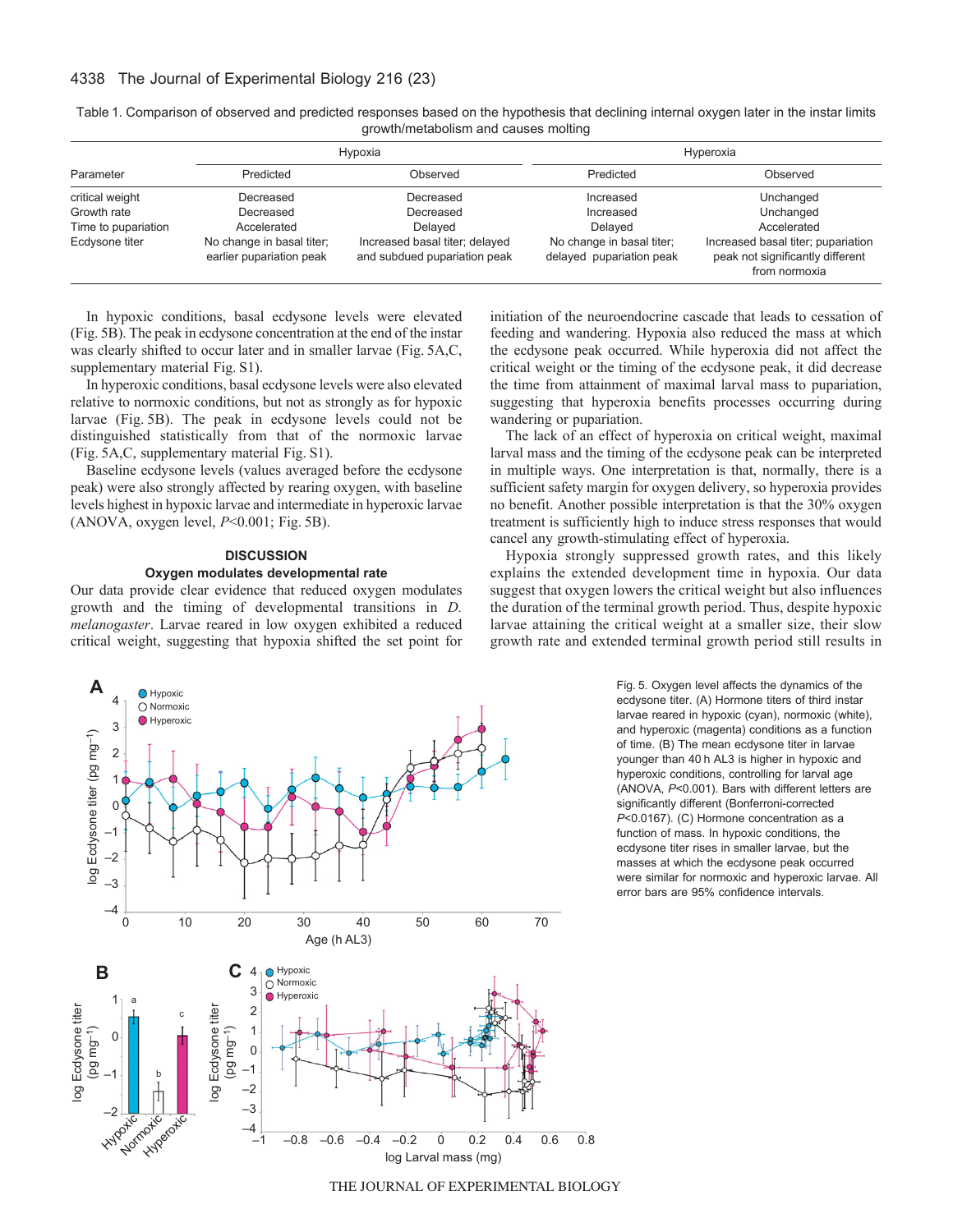delayed pupariation. Our data suggest that oxygen affects processes after the critical weight is attained, and also that input from other systems might be necessary to cause cessation of growth and pupariation in the hypoxic larvae. Perhaps signals from the imaginal disks (indicating maturity), fat body (indicating sufficient nutrient stores) or other sources (i.e. nitric oxide in the prothoracic glands) must rise to a sufficient level to allow these transitions to occur (Colombani et al., 2003; Colombani et al., 2005; Colombani et al., 2012; Layalle et al., 2008; Mirth et al., 2005).

The fact that hypoxic larvae molt with a reduced ecdysone peak suggests that a large molting peak is not necessary for molting. This is consistent with previous work in *M. sexta* (Nijhout, 1976), yet the mechanisms by which a molt is initiated in the absence of a well-defined peak remain incompletely understood. It has been suggested that larvae might be responding to cumulative ecdysone exposure (Nijhout, 1976), rather than a threshold level of ecdysone. It is possible that sustained exposure to elevated basal levels of ecdysone is sufficient to induce a molt.

One of the factors very likely to interact with oxygen is insulin signaling. Modulating the levels of insulin signaling in the prothoracic gland affects growth rate, developmental timing and final size in *Drosophila* (Caldwell et al., 2005; Colombani et al., 2005; Mirth et al., 2005; Walkiewicz and Stern, 2009); it also likely affects the size at which larvae attain the critical weight. Our data contribute to the growing body of evidence that show that a wide number of signaling factors regulate ecdysone secretion and developmental pacing in *Drosophila* larvae. The PTTH signal from the brain is an important cue for inducing ecdysone secretion from the PGs, but ecdysone can eventually be secreted without PTTH input (McBrayer et al., 2007; Nijhout, 1976). Damage to the imaginal discs in *Drosophila* delays development and the pulse of ecdysone, allowing the damaged disc to 'catch up' with the rest of the body (Parker and Shingleton, 2011; Stieper et al., 2008); this effect is mediated by dilp8 (Colombani et al., 2012; Garelli et al., 2012). Thus, there is no single 'trigger' or cue for regulating ecdysone secretion, but rather multiple inputs, some of which can compensate for the absence of others (for example, insulin signaling may eventually abrogate the need for the PTTH signal if a larva has been growing long enough).

### **Oxygen affects basal ecdysone titer**

An unexpected finding is that the basal level of ecdysone was elevated in both hypoxic and hyperoxic conditions relative to normoxic larvae. This finding provides a partial explanation for why 10% oxygen slows the growth of larval *D. melanogaster* without affecting the metabolic rate (Klok et al., 2010). In *D. melanogaster*, modulation of basal levels of ecdysone by stimulation or inhibition of insulin and TOR signaling in the prothoracic gland also modulates growth rate (Colombani et al., 2005; Layalle et al., 2008). Larvae in which insulin signaling is upregulated in the PG have increased basal levels of circulating ecdysone, and decreased growth rates (Colombani et al., 2005), suggesting that hypoxia may slow growth rate by inducing an elevated basal level of ecdysone.

# **Oxygen reveals a complex relationship between critical weight and ecdysone secretion**

critical weight is the size at which a stereotyped sequence of hormonal events is initiated (Davidowitz et al., 2003; Davidowitz et al., 2004; Davidowitz et al., 2005; Nijhout et al., 2006). However, the timing of pupariation is not fixed, and can still be affected by physiological events after the critical weight is attained (Layalle et al., 2008; Stieper et al., 2008). In our study, hypoxia lowered the critical weight, but extended development and delayed cessation of feeding and pupariation. Hyperoxia did not affect the critical weight but did shift pupariation time. The relative independence of these phenomena is consistent with previous findings showing that manipulations of TOR signaling affect the dynamics of ecdysone synthesis without affecting critical weight (Layalle et al., 2008; Stieper et al., 2008). Overall, these recent findings support previous work showing that the timing of critical weight, cessation of growth and pupariation may be at least partially independently regulated.

# **Diversity in the mechanisms that underlie cessation of growth in insects**

*Drosophila* and *Manduca* have been the major model organisms for the study of size control, but differences in underlying physiology between critical weight in these two organisms are becoming increasingly apparent. In *D. melanogaster*, insulin signaling in the prothoracic gland regulates ecdysone secretion and critical weight, but in *M. sexta*, insulin signaling is insufficient to stimulate ecdysone secretion from the prothoracic gland (Walsh and Smith, 2011) and low nutrition causes a disappearance of the critical weight phenomenon (Davidowitz et al., 2003) rather than a reduction in critical weight. Juvenile hormone plays no role in the critical weight of *D. melanogaster* (Riddiford and Ashburner, 1991; Riddiford et al., 2003; Zhou and Riddiford, 2002), whereas it is central to the disinhibition of the hormonal cascade that elicits metamorphosis in *Manduca* (Nijhout, 1994). This suggests that although phenomenologically similar, the critical weight in *M. sexta* and *D. melanogaster* may have different underlying physiological bases.

Broader comparisons also suggest that the mechanisms that determine adult size vary widely among species. Different insects use different cues for the regulation of ecdysone secretion, and these cues are usually ecologically relevant to a specific species: e.g. stretch receptors trigger ecdysone secretion in *Oncopeltus* (Nijhout, 1979), and starvation induces ecdysone secretion in *Onthophagus taurus* dung beetles, as long as they have passed a minimum viable size (Shafiei et al., 2001). *Drosophila melanogaster* also accelerate the timing of pupariation in response to starvation after the critical weight (Stieper et al., 2008), so like dung beetles, they may be exhibiting a bail-out response that is adaptive in their specific ecological context, where food resources are ephemeral. The variety of cues utilized to stimulate ecdysone secretion should come as no surprise because each species exists in a different ecological context. Because different insects respond to different ecologically relevant cues, it seems likely that different insects exhibit developmental checkpoints whose underlying mechanisms are actually quite different. Model insects are probably only models of themselves. Rather than searching for a single size-sensing and determination mechanism in insects, future research should attempt to link size-determination mechanisms with the particular species' ecological and evolutionary context.

Although the mechanisms underlying growth cessation and ecdysone release in normal conditions are diverse, the effect of lowoxygen rearing conditions is consistent across species (Callier and Nijhout, 2011; Greenberg and Ar, 1996; Harrison and Haddad, 2011; Harrison et al., 2010). This suggests that the physiological mechanisms by which low oxygen decreases growth rate and final size may be shared across species. Our finding that hypoxia shifts the basal ecdysone titer as well as the timing of ecdysone peaks provides a novel and unexpected physiological mechanism for oxygen's effects on growth and size.